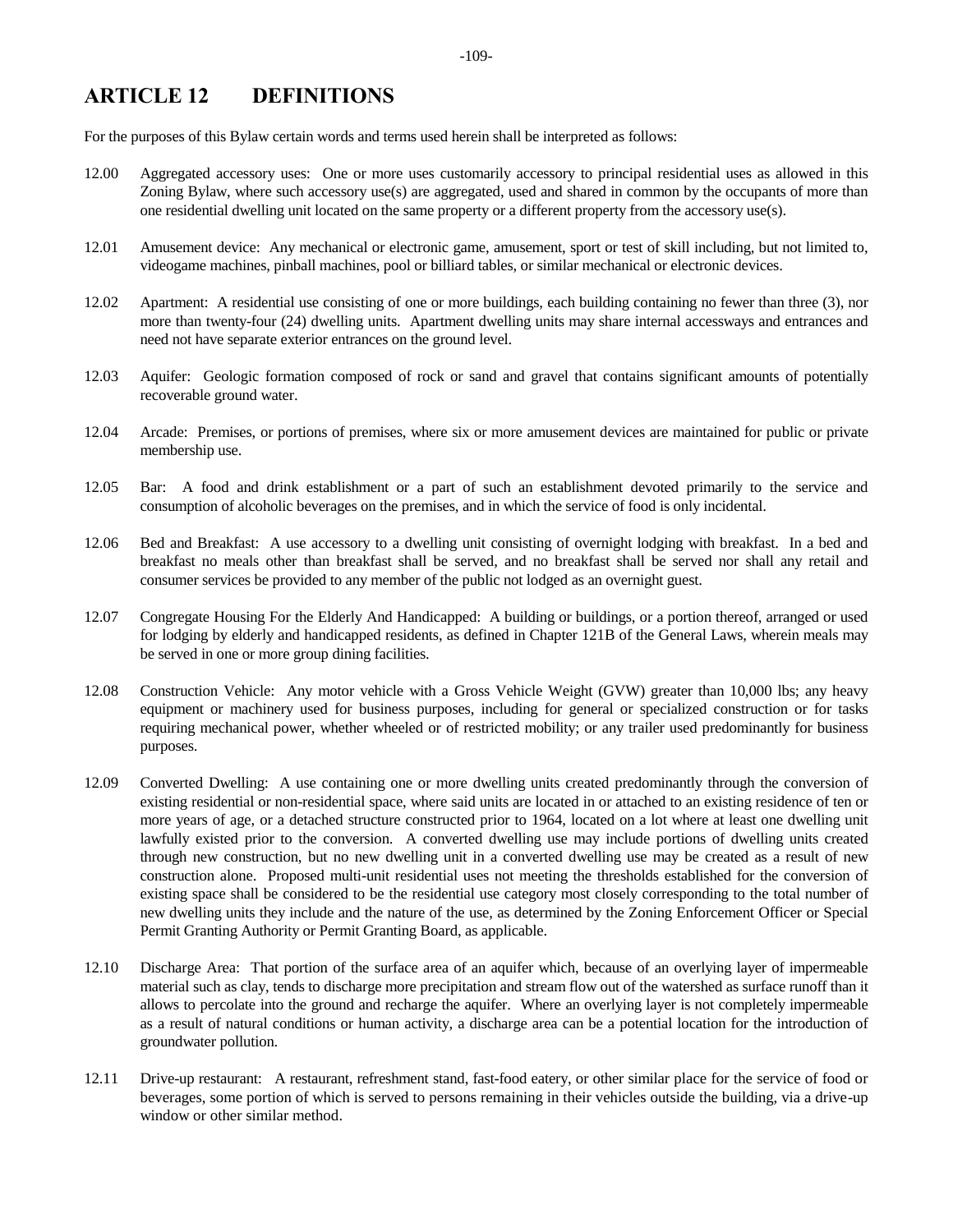- 12.12 Dwelling Unit: A single residential unit providing complete independent living facilities for a household of one or more persons, including permanent provisions for living, sleeping, eating, cooking and sanitation.
- 12.13 Dwelling Unit, Attached: A building containing three or more units, each unit having a separate entrance.
- 12.14 Dwelling Unit, Detached: A single family dwelling, containing one unit, which provides complete independent living facilities.
- 12.15 Dwelling Unit, Two Family Detached (Duplex): A single residential building containing two (2) dwelling units, arranged vertically one above the other, or horizontally side by side, each with a separate entrance.
- 12.16 Dwelling Unit, Zero Lot Line: A single family unit, sited on one or more lot lines, with no yard along these lot lines. A zero lot line unit may be attached to an adjoining zero lot line unit provided they are separated by a party wall, with no openings along the dividing lot line.
- 12.17 Family (Household):
	- 12.170 An individual residing in one dwelling unit; or
	- 12.171 A group of persons related by marriage, civil union, blood, adoption, guardianship, or other duly authorized custodial relationship residing together in one dwelling unit; or
	- 12.172 A group of unrelated individuals, not to exceed 4, residing cooperatively in one dwelling unit. In this instance, an accessory use as described in Sections 5.010 and 5.011 is not permitted.
	- 12.173 A group of individuals, regardless of relation, residing in congregate or similar group housing for the elderly or disabled, in half way houses, or in other group residential uses authorized and operated under state and federal law.
- 12.18 Farmland: Land under agricultural use as defined in MGL Ch. 128, Section 1A, and MGL Ch. 61A, Sections 1 and 2, inclusive, as amended, and, including for the purposes of this Bylaw, the lawful propagation and raising of wild or game species under applicable state and federal law, and, land under agricultural use whose soils are classified as prime, unique, or of state and local importance by the USDA Soil Conservation Service. The provision of MGL Ch. 40A, Section 3, shall apply.
- 12.19 Floor Area Ratio: The ratio of gross floor area of all buildings to the lot area.
- 12.20 Groundwater: All the water found beneath the surface of the ground. More specifically, the slowly moving subsurface water present in the aquifer and recharge areas.
- 12.21 Habitable Space: The gross square footage of the enclosed interior space of a residential building or dwelling, which space is used or intended to be used for living, sleeping, cooking, or eating purposes. Includes within any single dwelling unit any rooms containing toilets, bathtubs or showers, as well as any laundries, pantries, foyers, communicating corridors, closets and storage spaces, but excluding any such spaces where they are used in common with other dwelling units.
- 12.22 Hazardous Material: Any material or combination of materials, which because of its quantity, concentration or physical, chemical or infectious characteristics may cause or significantly contribute to a present or potential threat to human health, safety or welfare or to the environment when improperly stored, treated, transported, disposed of, used or otherwise managed. This definition includes all substances which are included in the definition of hazardous materials contained in M.G.L. Chapter 21C.
- 12.23 Hostel: An overnight lodging facility licensed by a recognized national or international hostelling organization, offering temporary lodging to members of such organizations and other travelers, as well as educational programs and other goods and services related to hostelling. Lodging for non-members shall not exceed fourteen (14) days in any four (4) month period, with a limit of no more than seven (7) consecutive days. Lodging for members shall not exceed thirty (30) days in any four (4) month period, with a limit of no more than fourteen (14) consecutive days.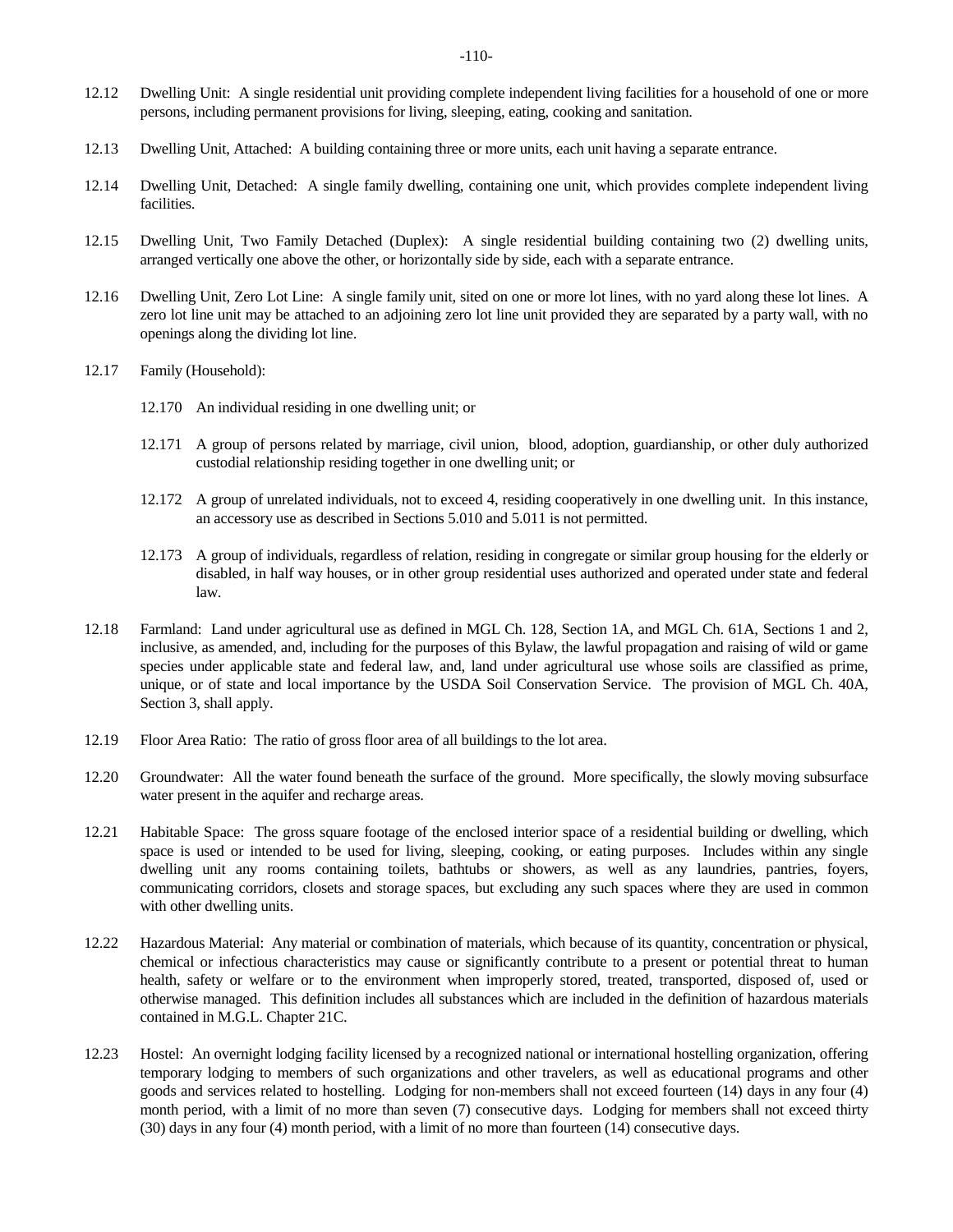- 12.24 Hotel or Motel: A structure used or designed for overnight lodging, and which may also provide a restaurant and hotel/motel-related retail and consumer services to lodgers and the public.
- 12.25 Housing, Affordable: Affordable housing units are units which may only be rented or purchased by families or households whose annual incomes, adjusted for family size, do not exceed the limits for the maximum annual income for low-income families or households (80% of the median income for Amherst, as calculated by the U. S. Department of Housing and Urban Development or any successor agency), and are eligible and countable for the purpose of the Commonwealth's 40B Subsidized Housing Inventory (SHI) or its successor.

Median income for Amherst shall be as calculated by the U.S. Department of Housing & Urban Development, or any successor agency and shall be adjusted for family size.

- 12.26 Inn: A structure used or designed for overnight lodging, and which may also provide a restaurant and related retail and consumer services to lodgers and the public. An inn shall be located in a historic building 75 years or more in age.
- 12.27 Limousine: A livery vehicle primarily garaged or engaged for hire in the town of Amherst, which is used to carry passengers under pre-arranged contract for an agreed-upon hourly fare, or; operates as a charter, business courtesy, employee shuttle, customer shuttle, or; a motor vehicle on a regularly scheduled route without the use of a taximeter.
- 12.28 Livestock and Poultry: All domesticated mammals and birds that are raised and kept for agricultural purposes, including but not limited to horses, ponies, donkeys, mules, cattle, goats, llamas, alpacas, swine, sheep, rabbits, hares, and fowl, which shall be defined as including, but not limited to, chickens (hens and roosters), turkeys, pigeons, capons, ducks, geese, swans, pheasants, peacocks, guinea fowl, emus, and all wild mammals and game birds raised and kept in accordance with state and local law. Except as provided for under Section 5.013, livestock and poultry shall not include domesticated animals raised and kept as pets such as dogs, cats, rabbits, various species of rodents, exotic birds, reptiles, fish, amphibians or wild animals as provided for in accordance with state and local law.
- 12.29 Lodging or boarding house: A residential use housed in a single dwelling or in part of a dwelling where no fewer than six (6) but not more than ten (10) unrelated persons are let or sublet lodging in private rooms or quarters not constituting dwelling units for definite periods of time, and where there are no overnight stays by transient guests. The building shall be occupied by the owner of the property or the manager of the use. Meals may or may not be provided, but only one common kitchen facility shall exist and no meals shall be provided by the establishment to members of the general public not lodged in the establishment. Lodging or boarding houses shall not include hotels, motels, inns, sorority, fraternity and cooperative residences licensed or regulated by agencies of the Commonwealth. Lodging or boarding houses shall abide by all applicable state and local laws and regulations governing lodging houses, boarding houses, or rooming houses.
- 12.30 Lot, Buildable: Any lot meeting the minimum lot area and lot frontage requirements of the zoning district in which it is located and which contains either 90 percent of its total lot area, or 20,000 square feet, in contiguous upland acreage.
- 12.31 Medical Care Providers:
	- 12.310 Other Medical or Dental Professionals: A health care professional who may provide patient care, patient support, or ancillary medical services under the supervision of a principal health care provider. For the purposes of this Bylaw, this shall include nurse practitioners, registered or licensed practical nurses, physicians' assistants, dental hygienists, sonographers, phlebotomists, and similar medical professionals.
	- 12.311 Principal Health Care Provider: A health care professional licensed to operate as a physician dentist in the Commonwealth of Massachusetts, who provides care to patients and may refer patients or receive referrals for specific medical or dental services, particularly in an outpatient setting. For the purposes of this Bylaw, principal health care providers shall include physicians, dentists, and physician specialists such as psychiatrists, dermatologists, dental surgeons, and ophthalmologists.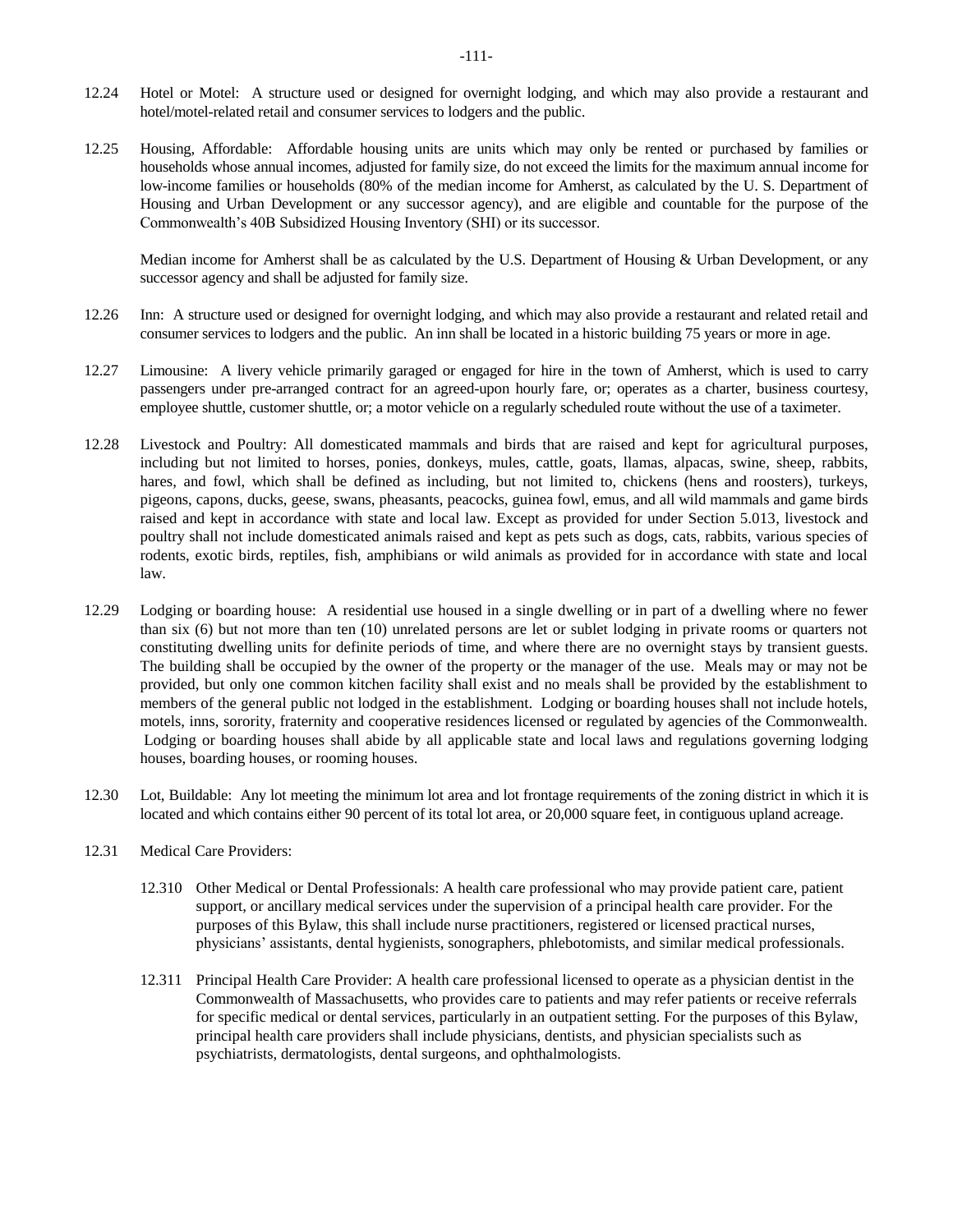- 12.32 Medical Marijuana Treatment Center (MMTC): A use operated by an entity registered and approved by the MA Department of Public Health in accordance with 105 CMR 725.000, and pursuant to all other applicable state laws and regulations, also to be known as a Registered Marijuana Dispensary (RMD), that acquires, cultivates, possesses, processes (including development of related products such as food, tinctures, aerosols, oils, or ointments), transfers, transports, sells, distributes, dispenses, or administers marijuana, products containing marijuana, related supplies, or educational materials to registered qualifying patients or their personal caregivers. An MMTC shall explicitly include facilities which cultivate and process medical marijuana, and which may also dispense and deliver medical marijuana and related products.
- 12.33 Off-Site Medical Marijuana Dispensary (OMMD): A medical marijuana facility that is located off-site from any cultivation/processing facility that is controlled and operated by the same registered and approved entity which operates an affiliated MMTC but which serves only to dispense the processed marijuana, related supplies and educational materials to patients registered and qualified under the provisions of 105 CMR 725.00 or their personal caregivers.
- 12.34 Recreational Marijuana Retailer (RMR): An entity licensed to purchase and transport cannabis or marijuana product from Marijuana Establishments and to sell or otherwise transfer this product to Marijuana Establishments and to consumers. Retailers are prohibited from delivering cannabis or marijuana products to consumers; and from offering cannabis or marijuana products for the purposes of on-site social consumption on the premises of a Marijuana Establishment.
- 12.35 Craft Marijuana Cooperative: a Marijuana Cultivator comprised of residents of the Commonwealth and organized as a limited liability company, limited liability partnership, or cooperative corporation under the laws of the Commonwealth. A cooperative is licensed to cultivate, obtain, manufacture, process, package and brand marijuana and marijuana products to transport marijuana to Marijuana Establishments, but not to consumers.
- 12.36 Independent Marijuana Testing Laboratory: A laboratory that is licensed by the Cannabis Control Commission and is: (i) accredited to the most current International Organization for Standardization 17025 by a third-party accrediting body that is a signatory to the International Laboratory Accreditation Accrediting Cooperation mutual recognition arrangement or that is otherwise approved by the Cannabis Control Commission; (ii) independent financially from any medical marijuana treatment center, marijuana establishment, or marijuana licensee for which it conducts a test; and (iii) qualified to test marijuana in compliance with 935 CMR 500.160 and M.G.L c. 94C, Section 34.
- 12.37 Marijuana Cultivator: An entity licensed to cultivate, process and package marijuana, and to transfer marijuana to other Marijuana Establishments, but not to consumers.
- 12.38 Marijuana Establishment: A Marijuana Cultivator, Craft Marijuana Cooperative, Marijuana Product Manufacturer, Marijuana Retailer, Independent Testing Laboratory, Marijuana Research Facility, Marijuana Transporter, Medical Marijuana Treatment Center, Off-site Medical Marijuana Dispensary, or any other type of licensed marijuana-related business
- 12.39 Marijuana Product Manufacturer: An entity licensed to obtain, manufacture, process and package marijuana and marijuana products, to deliver marijuana and marijuana products to Marijuana Establishments and to transfer marijuana and marijuana products to other Marijuana Establishments, but not to consumers.
- 12.40 Marijuana Transporter: An entity, not otherwise licensed by the Cannabis Control Commission, that is licensed to purchase, obtain, and possess marijuana and marijuana products solely for the purpose of transporting, temporary storage, sale and distribution to marijuana establishments, not for sale to consumers.
- 12.41 Marijuana Microbusiness: A collocated Marijuana Establishment that can be either a Tier 1 Marijuana Cultivator [up to 5,000 square feet in accordance with 935 CMR 500.005, Cannabis Control Commission Regulations], or Product Manufacturer or both, in compliance with the operating procedures for each [Cannabis Control Commission] license. A Microbusiness that is a Marijuana Product manufacturer may purchase no more than 2,000 pounds of marijuana per year from other Marijuana Establishments.
- 12.42 Marijuana Research Facility: An entity licensed to engage in research projects by the Massachusetts Cannabis Control Commission.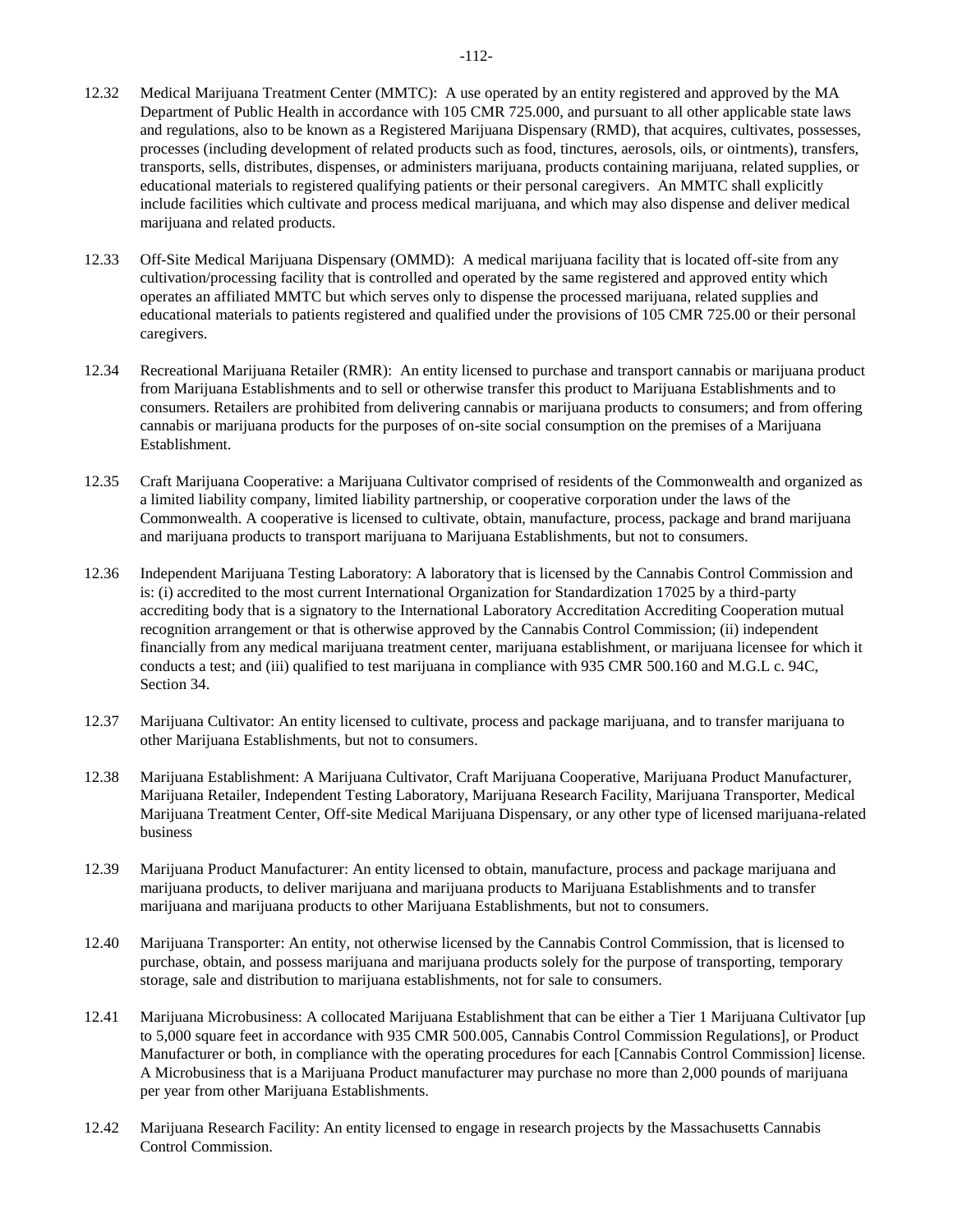- 12.43 Marijuana Social Consumption Operator: A marijuana retailer licensed to purchase marijuana and marijuana products from a marijuana establishment and to sell marijuana and marijuana products on its premises only to consumers or allow consumers to consume marijuana and marijuana products on its premises only.
- 12.44 Marijuana Social Consumption Operation: An entity licensed to purchase or otherwise acquire marijuana from licensed marijuana establishments and sell single servings of marijuana to consumers for consumption or use on the premises, except as otherwise authorized herein.
- 12.45 Marijuana Social Club: An organization, club, lodge, business, or other private grounds allowing on-site consumption of marijuana or marijuana products where no sales of marijuana or marijuana products occurs.
- 12.46 Marijuana Delivery-Only Retailer: An entity that does not provide a retail location accessible to the public, but is authorized to deliver directly from a marijuana cultivator facility, craft marijuana cultivator cooperative facility, marijuana product manufacturer facility or microbusiness.
- 12.35 Medical Uses:
	- 12.350 Clinic or emergency care facility: Any private or public health clinic, or other similar community health facility providing diagnosis and ambulatory emergency medical care to persons on an exclusively outpatient basis as a principal use. A clinic or emergency care facility may also be accessory to a medical center, hospital, or similar facility.
	- 12.351 Medical center: Two (2) or more medical group practices, or medical offices, or combination thereof, operating in the same building or on the same property, which may also contain associated principal or accessory uses such as diagnostic testing facilities, physical therapy, therapeutic or counseling services, pharmacies, medical supply retailers, and similar uses. A medical center shall not include medical residential facilities.
	- 12.352 Medical group practice: A Medical, dental, or psychiatric practice larger than a medical office, including principal health care providers, other medical or dental professionals, and administrative or clerical staff, providing services on the premises. A medical group practice and its principal health providers shall offer medical services within one area of medical practice (ex., general practice, orthopedics, cardiology, obstetrics and gynecology, oncology, etc.) or within a small number of closely related areas of medical practice, and may also contain in-house diagnostic testing facilities, medical counseling services, and similar services, or may be associated with other similar accessory or complementary principal uses in the same building.
	- 12.353 Medical office: A Medical, dental, or psychiatric practice offering medical or dental services on an outpatient basis and including a total of no more than the full time equivalent of three (3) principal health care providers and two (2) other medical or dental professionals, exclusive of administrative or clerical staff, providing services on the premises. A medical or dental office may also contain associated in-house ancillary services such as in-house diagnostic testing facilities, medical counseling services, and similar services.
- 12.36 Oil: Insoluble or partially soluble crude or fuel oils, lube oil, sludge, asphalt or partially insoluble derivatives of mineral, animal or vegetable oils.
- 12.37 Owner-Occupant(s): One or more natural persons who, in their individual capacity as distinct from any representative capacity, own(s) a whole or undivided interest in fee simple of certain real property and at least one of whom occupies a dwelling unit thereon as his or her principal residence (see definition).
- 12.38 Permit Granting Board: That Board designated by the Zoning Bylaw to hear and decide Site Plan Review applications.
- 12.39 Pets: Domesticated animals such as dogs, cats, rabbits, selected exotic mammals (pot-bellied pigs, dwarf goats, etc.), various species of rodents (rats, mice, guinea pigs, hamsters, ferrets, chinchillas, etc.), exotic birds, reptiles, fish or amphibians. The keeping of wild animals, exotic birds, fish, reptiles, and amphibians as pets is subject to the requirements of M.G.L. Ch. 131, Sections 23, 25 and 26A, as amended, and 321 CMR 2.12 and 9.01, as amended.
- 12.40 Principal Use: The primary and predominant land use or uses occurring on a given property.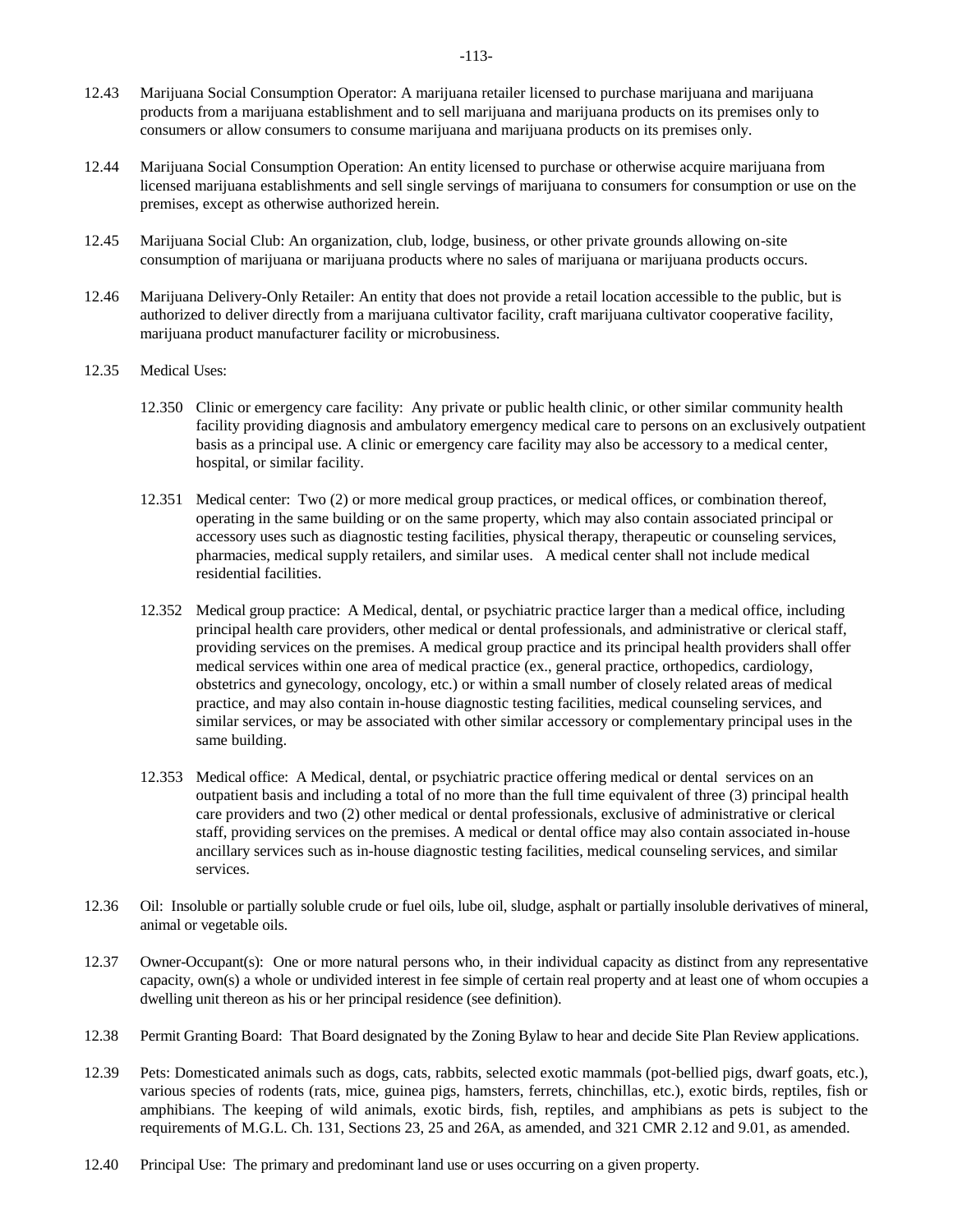- 12.41 Recharge Area: Areas composed of permeable stratified sand and gravel or till and certain wetlands that collect precipitation or surface water and carry it to the aquifer.
- 12.42 Residence, Principal: The primary residence of an individual, family (as defined in this Bylaw), or property owner, i.e., the home where an owner, and the owner's family if applicable, resides as the primary dwelling; provided however, that no person shall hold concurrent rights in more than one (1) principal residence, as set forth under MGL Ch. 188, Section 1, as amended. Regular or periodic interruptions in residency shall not be considered to change the status of principal residence where such interruptions are the result of illness, catastrophe, professional or academic scheduling, or other temporary reasons for absence which do not affect basic indices of residency. For the purposes of this Bylaw, principal residency shall be determined by the Zoning Enforcement Officer, or the Permit Granting Authority or Special Permit Granting Authority, as may be applicable, based upon a preponderance of evidence, including but not limited to the following indices of residency and address, as applicable: declaration of homestead, filing of state and federal income taxes, voter registration, annual street list, driver's license, motor vehicle registration, mortgage, mailing address, and telephone listing (if any).
- 12.43 Resident Manager: A live-in resident of a rental residential use qualified and responsible for implementation of the property management plan and for managing and coordinating the maintenance, housekeeping, and administrative duties for the rental units under their charge.
- 12.44 Restaurant: An establishment or part of an establishment devoted primarily to the service and consumption of food and beverages on the premises. Any such establishment shall be considered a restaurant if the service of food is its primary activity and the service of alcoholic beverages, if any, is incidental to the sale, service and consumption of food and nonalcoholic beverages.
- 12.45 Sign: Any fabricated or illuminated display structure, device or surface incorporating letters, numerals, figures, symbols or other graphic or design elements used for the visual attraction of the public to any place, subject, person, firm, corporation, public performance, article, machine, merchandise or event, where such sign is displayed in any manner out of doors, or displayed indoors for the purpose of being viewed from the out of doors.
- 12.46 Sign, free standing: A sign supported permanently upon the ground by poles.



12.47 Sign, monument: A sign mounted either directly on the ground or on a wall that is situated on the ground.

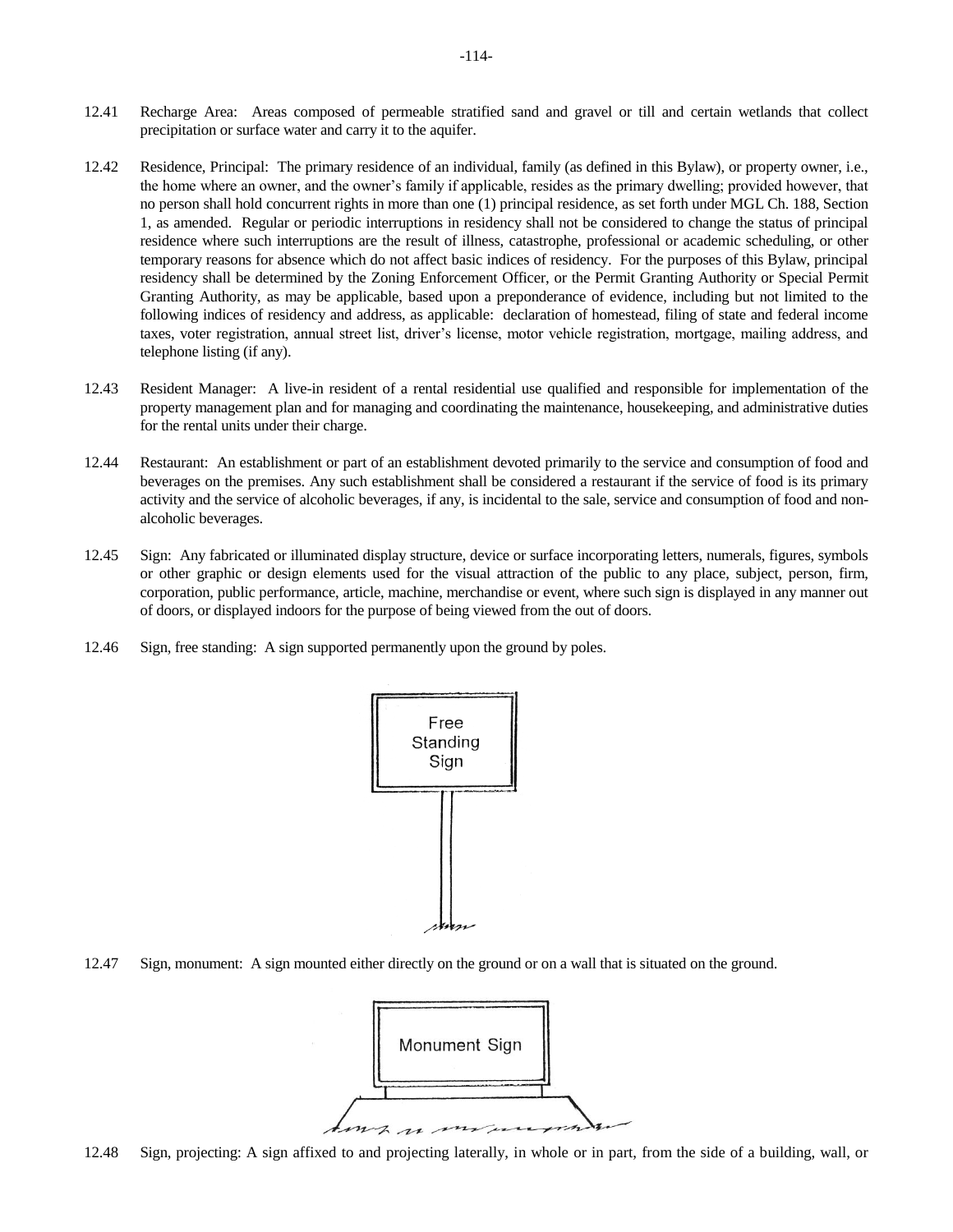structure for a distance of at least 12 inches.

- 12.49 Special Permit Granting Authority: The Zoning Board of Appeals and the Planning Board are designated as the Special Permit Granting Authorities, as provided within the Articles of this Bylaw.
- 12.50 Street: An accepted public way, or a way which the Town Clerk certifies is maintained and used as a public way, or a way shown on a plan which has been approved and endorsed in accordance with the Subdivision Control Law, or a way in existence when the Subdivision Control Law became effective in the Town of Amherst having, in the opinion of the Planning Board, sufficient width, suitable grades, and adequate construction to provide for the needs of vehicular traffic in relation to the proposed use of the land abutting on the way.
- 12.51 Subdividable Dwelling: A building constructed for potential multi-family residential purposes as its principal use and having an external appearance and footprint substantially consistent with those of a one family detached dwelling. The internal construction design of the building allows for ease of both conversion into more dwelling units, and consolidation into fewer dwelling units, all within the maximum number established under Section 3.324 of this Bylaw.
- 12.52 Taxicab: A vehicle for hire garaged in Amherst and used for the conveyance of persons from any point of origin within the town of Amherst to any other location for a fee, whether hourly or by a taximeter; except livery vehicles as previously defined or a vehicle operated in a manner and for the purposes stated in Massachusetts General Laws, Chapter 159A.
- 12.53 Town House: A residential use consisting of one or more buildings containing no fewer than three nor more than ten (10) attached dwelling units, each of which has a separate private entrance on the ground level and where no building is more than three stories in height. Individual town house dwelling units extend from foundation to roof, and may consist of more than one floor, with each unit having fully exposed walls on at least two sides for access, light, and ventilation.
- 12.54 Toxic or Hazardous Substance: Any chemical substance or mixture of substances in a gaseous, liquid or solid state which is listed in the Massachusetts toxic or hazardous substance list compiled and maintained by the commissioner of the Massachusetts Department of Public Health in compliance with the provisions of M.G.L. Ch. 111F, section four, as amended, and which is manufactured, processed, used or stored in the workplace, but which shall not include alcoholic beverages as defined in MGL Ch. 138, Section one, or articles intended for personal consumption by employees in the workplace, or consumer articles packaged for distribution to, and used by, the general public, or articles sold or used in retail food establishments and all other retail trade establishments, exclusive of articles used in processing and repair areas, or substances being transported in interstate commerce.
- 12.55 Truck Terminal: A building or area in which freight brought by truck is assembled and/or stored for routing and reshipment or in which semi-trailers, including tractor and/or trailer units, and other trucks are parked or stored.
- 12.56 Upland Acreage: Lot area, not including watercourses, waterbodies, vernal pools, banks, or bordering or isolated vegetated wetland as defined by the Massachusetts Wetlands Protection Act Regulations 310 CMR 10.00, or the Amherst Wetlands Bylaw.
- 12.57 Waste: Any discarded material, or any material otherwise generated or produced as a by-product of any activity which is not intended for further use by the generator or producer.
- 12.58 Wastewater Treatment Works Subject to 314 CMR 5.00: Any wastewater treatment plants or works, including community septic systems, which require a groundwater discharge permit from the Massachusetts Department of Environmental Protection (DEP).
- 12.59 Watershed: Lands lying adjacent to water courses and surface water bodies which create the catchment or drainage areas of such water courses and bodies.
- 12.60 Wetlands: those lands defined as wetlands by the provisions of the Massachusetts Wetlands Act, M.G.L. Chapter 31, Section 40, as amended, and by the provisions of the General Bylaws of the Town of Amherst Massachusetts, Article II, General Regulations, Wetlands Protection, as amended.